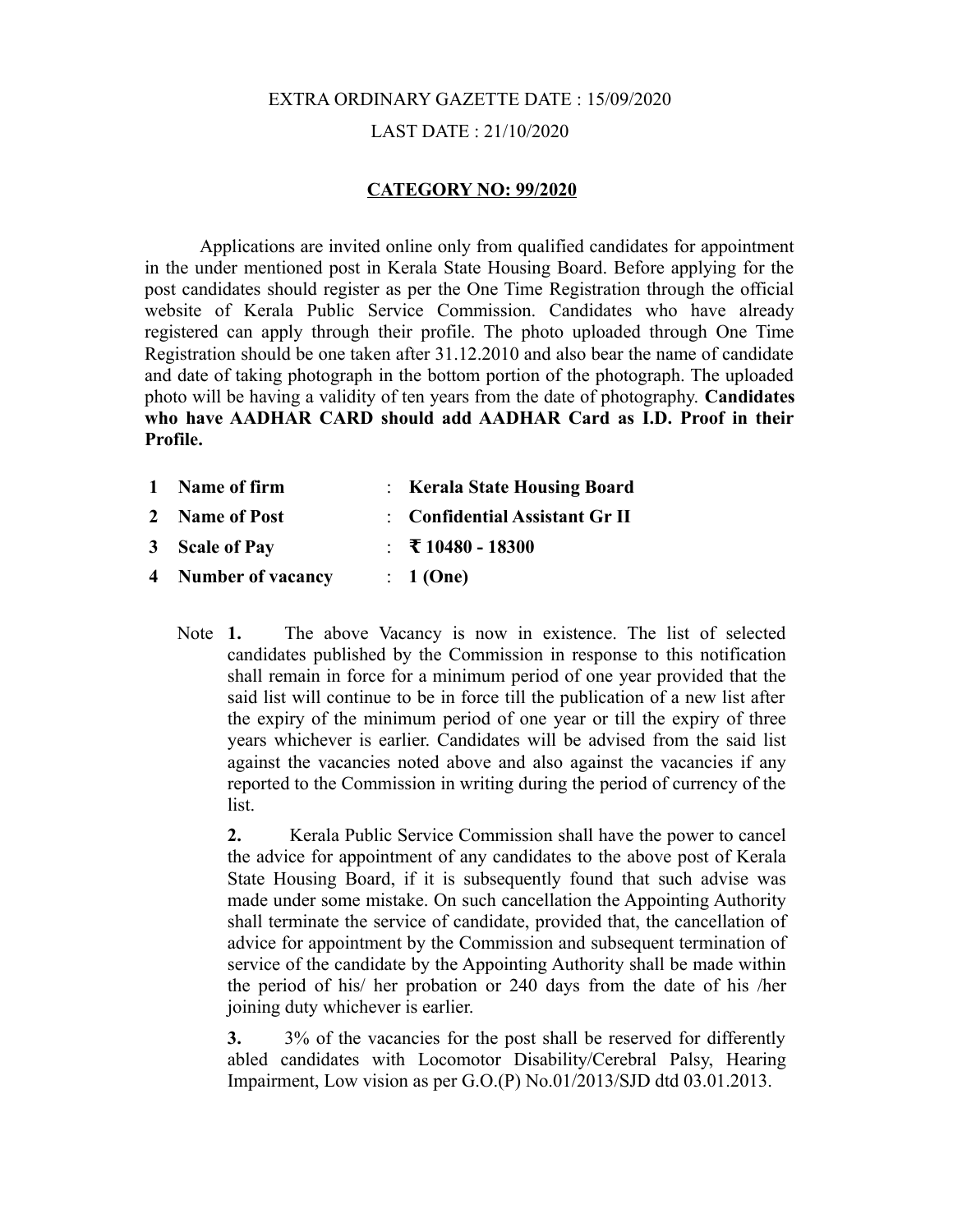- **5. Method of Appointment** : Direct Recruitment
- **6. Age Limit** : 18-36. Only candidates born between 01.01.2002 and 02.01.1984(both dates included) are eligible to apply for this post. SC/ST and OBC candidates are eligible for usual age relaxation. For Conditions regarding the age relaxations, please see Para 2 of General Conditions.
	- Note The regular employees working in the above concern will be given age relaxation to the extent of their service in the Board from upper age limit, if they possess prescribed qualifications. But the maximum age limit shall in no case exceed 50 (Fifty) years.
- **7. Qualifications** : **1. Must have passed S.S.L.C or its equivalent qualification.**
	- **2. Typewriting English (Higher) KGTE/ MGTE or equivalent and Computer Word Processing or its equivalent.**
	- **3. Typewriting Malayalam (Lower) KGTE or equivalent.**
	- **4. Must possess Shorthand English (Higher) KGTE/MGTE or its equivalent.**
	- **5. Must possess Shorthand Malayalam (Lower) KGTE or its equivalent.**
	- Note 1 Rule 10 (a)ii of Part II KS &SSR applicable.
		- 2 Candidates who claim equivalent qualification instead of qualification mentioned in the notification shall produce the relevant Government Order to prove the equivalency at the time of verification, then only such qualification shall be treated as equivalent to the prescribed qualification concerned
		- 3 In the case of difference in original Caste/Community claimed in the application and that entered in SSLC Book , the candidate shall produce a Gazette Notification in this regard , along with Non Creamy Layer /Community Certificate at the time of certificate verification.
		- 4 Appropriate disciplinary/ penal actions as per Rule 22 of KPSC Rules of Procedure,will be initiated against those candidates who give confirmation for writing the examination by providing false claims about their qualifications/ experience irrespective of whether they have attended or abstained from the examination.

## **8 Mode of submitting applications**

 Candidates shall register as per 'ONE TIME REGISTRATION ' on the Official Website of Kerala Public Service Commission 'www.keralapsc.gov.in' before applying for the post. Candidates who have registered can apply by